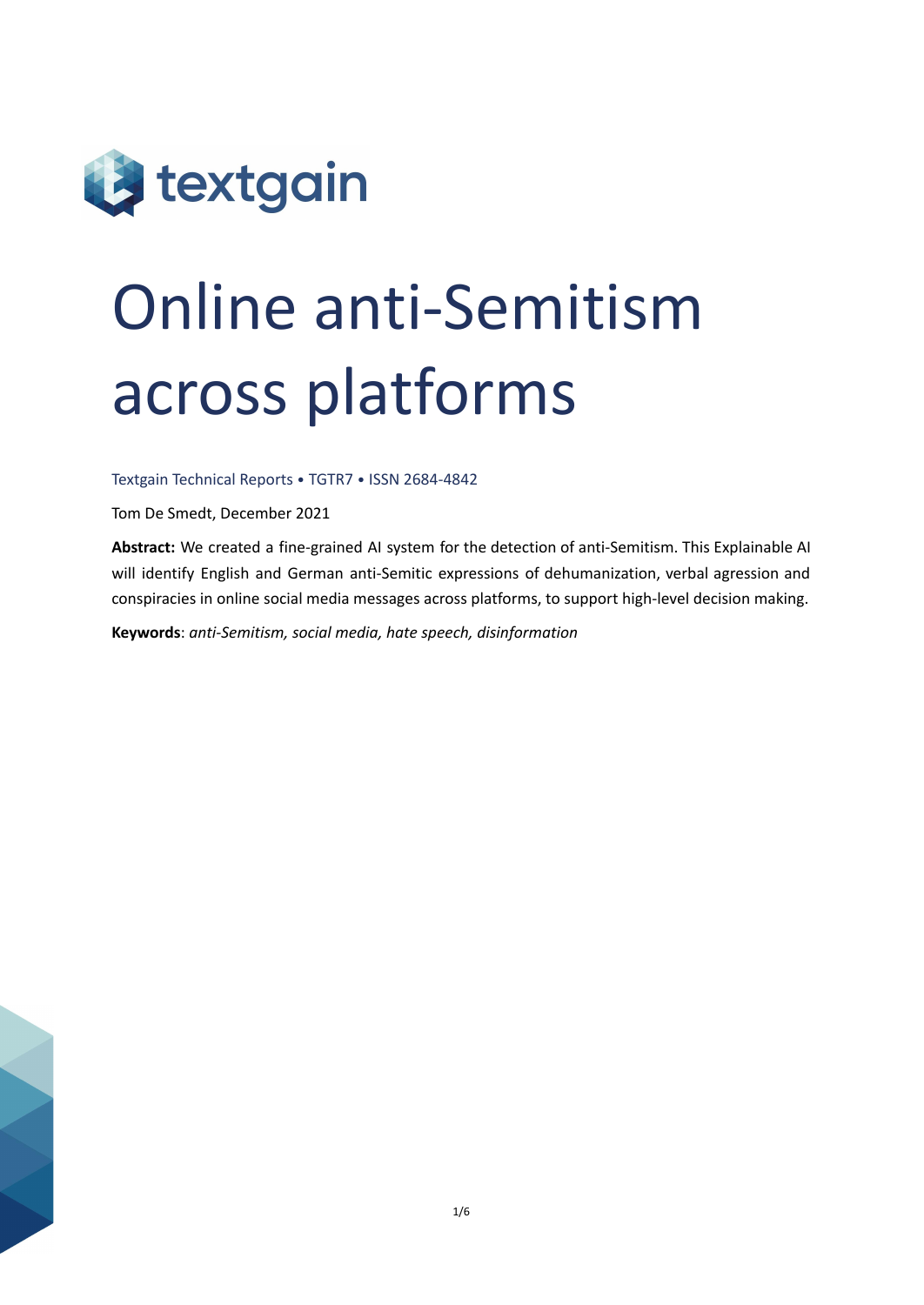## **1 Introduction**

Online anti-Semitism is on the rise again, fuelled by worldwide COVID-19 conspiracy theories<sup>1</sup> and extremist actors seeking to exploit societal chaos for ideological purposes.<sup>2</sup> It is important to monitor this development,<sup>3</sup> but it is also challenging to sift through the ever-expanding social media data to identify relevant content.<sup>4</sup> We created a fine-grained lexicon (shown in Figure 1) and an AI system for detecting online anti-Semitism. This report provides a summary of the resource and its application.

| C                           |          | A https://oncilla.eooh.eu |                       |                                                                      |                         |             |             |           |   |             |                         |      |                         |           |                          |             |             | ☆       |                      |
|-----------------------------|----------|---------------------------|-----------------------|----------------------------------------------------------------------|-------------------------|-------------|-------------|-----------|---|-------------|-------------------------|------|-------------------------|-----------|--------------------------|-------------|-------------|---------|----------------------|
| <b>HELEOOH</b><br>$LINKS$ # |          | WORD                      | <b>TRANSLATION</b>    | <b>SCORE</b>                                                         | HATE                    | <b>SHIT</b> | <b>FUCK</b> | FOOL SCUM |   | <b>SLUT</b> | GOOK                    | HELL | HEIL                    | PLOT      | KILL                     | <b>IFFY</b> | <b>SLUR</b> | CONTEXT |                      |
|                             |          | Search                    |                       | $\begin{array}{c} \bullet & \bullet & \bullet & \bullet \end{array}$ | $\mathcal{F}$           | 00          | $(\square)$ | <b>CO</b> |   | A           | $\bullet$               |      |                         | $\bullet$ |                          | îΓ          |             |         | $\bigcirc$           |
| v                           |          | bedarfsschein             | housing permit        |                                                                      | $\Box$                  |             |             |           |   |             |                         |      | ☑                       |           |                          |             | $\Box$      |         | $\bigcirc$ $\otimes$ |
| v                           | ≡        | beauty of the white race  |                       | $\bullet\bullet\bullet$                                              | $\overline{\mathbf{v}}$ |             |             |           |   |             | ☑                       |      | $\overline{\mathbf{v}}$ |           |                          |             | П           |         | $\bigcirc$           |
| v                           | ≡        | beauty of the white aryan |                       | $\bullet\bullet\bullet$                                              | $\overline{\mathbf{S}}$ |             | □           |           |   |             | $\overline{\mathbf{v}}$ |      | ☑                       |           | □                        | $\Box$      | $\Box$      |         | $\bigcirc$ $\infty$  |
| v                           | ≡        | beat a jew                |                       | $\bullet\bullet\bullet$                                              | $\overline{\mathbf{v}}$ |             |             |           |   |             | ☑                       | ☑    |                         |           | ☑                        |             | □           |         | $\bigcirc$           |
| v                           | ≣        | be wary of the jews       |                       | $\bullet\bullet\bullet$                                              | ☑                       |             |             |           |   |             | M                       | M    |                         |           | ⊠                        |             | □           |         | $\circ$              |
| v                           | ≡        | be wary of the jew        |                       | $\bullet\bullet\bullet$                                              | $\overline{\mathbf{v}}$ |             |             |           |   |             | ☑                       | ☑    |                         |           | $\overline{\mathbf{v}}$  |             |             |         | $\circ$              |
| v                           | $\equiv$ | be scared kike            | be scared Jew         | $\bullet\bullet\bullet\bullet$                                       | ☑                       |             |             |           |   |             | ☑                       | ☑    |                         |           | $\overline{\mathbf{v}}$  |             | $\Box$      |         | $\circ$              |
| v                           | ≡        | bat ye'or                 | Gisèle Littman        | $\bullet$<br>$\bullet$ $\bullet$ $\bullet$                           | □                       |             |             |           |   |             |                         |      |                         |           |                          |             | о           |         | $\bigcirc$           |
| v                           | ≣        | bat yeor                  | Gisèle Littman        | $\bullet$<br>$\bullet$                                               | П                       |             |             |           |   |             |                         |      |                         |           | П                        |             | $\Box$      |         | $\circ$              |
|                             |          | bandenkampfabzeichen      | bandit-warfare ba     | $\bullet$<br>$\bullet$ $\bullet$ $\bullet$                           | □                       |             |             |           |   |             |                         |      | $\overline{\mathsf{v}}$ |           | $\overline{\mathbf{v}}$  |             | П           |         | $\bigcirc$ $\otimes$ |
|                             | ≡        | bandenbekämpfung          | fighting insurrection | $\bullet\bullet$<br>œ                                                | 0                       | $\Box$      | П           | □         |   | Г           | п                       | П    | ☑                       |           | $\overline{\phantom{a}}$ | П           | $\Box$      |         | $\bigcirc$ $\otimes$ |
|                             | Ξ        | ballastexistenzen         | useless disabled p    |                                                                      | П                       |             |             |           | M |             |                         |      | $\overline{\mathsf{v}}$ |           |                          |             | 0           |         | $\bigcirc$ $\otimes$ |
|                             |          | bagel-eating              |                       | $\bullet\bullet$                                                     | $\Box$                  |             |             |           | ☑ |             | ☑                       |      |                         |           |                          |             | $\Box$      |         | $\bigcirc$ (x)       |
|                             | ≣        | bad goys                  | bad non-Jews          | $\bullet\bullet\bullet$                                              | $\overline{\mathbf{v}}$ |             |             |           |   |             | ☑                       |      |                         |           |                          |             | u           |         | $\sim$ $\sim$        |
| v                           | ≣        | average african           |                       | $\bullet\bullet$                                                     | □                       |             |             |           |   |             | М                       |      |                         |           |                          |             | $\Box$      |         | (ල                   |

**Figure 1**. Fine-grained lexicon of anti-Semitic rhetoric, curated by multiple annotators.

## **2 Method & Materials**

The lexicon contains over 2,000 relevant words and word combinations. This includes Nazi-Germany rhetoric (e.g., *Lügenpresse*, *Umvolkung*), <sup>5</sup> word combinations with dehumanising adjectives (e.g., *filthy* / *degenerate* + *Jew* / *Jewish*), word combinations with verbs inciting to violence (*gas*/ *kill* the Jews), far-right terminology (e.g., *degenerate*, *subhuman*), observed alt-right neologisms (*holocough*, *lolocaust*, *Jewbacca*) and coded language (*14/88*, *HH*), and revived conspiracy theories (*blood libel*, *Thule Society*, *Vril*). Each entry is assigned a toxicity score between 0–4 by 2 annotators, where 0 means 'neutral' and 4 means 'extremely toxic'. Each entry can also have any combination of 10+ relevant labels, like RIDICULE, DEHUMANIZATION, VIOLENCE, RELIGION, POLITICS or CONSPIRACY (in our annotation tool represented by short 4-letter words like FOOL, SCUM, KILL, etc.).

<sup>1</sup> <https://op.europa.eu/en/publication-detail/-/publication/d73c833f-c34c-11eb-a925-01aa75ed71a1>

<sup>2</sup> <https://op.europa.eu/en/publication-detail/-/publication/49e2ecf2-eae9-11eb-93a8-01aa75ed71a1>

<sup>3</sup> [https://fra.europa.eu/sites/default/files/fra\\_uploads/fra-2021-antisemitism-overview-2010-2020\\_en.pdf](https://fra.europa.eu/sites/default/files/fra_uploads/fra-2021-antisemitism-overview-2010-2020_en.pdf)

<sup>4</sup> [https://fra.europa.eu/sites/default/files/fra\\_uploads/fra-2018-experiences-and-perceptions-of-antisemitism-survey\\_en.pdf](https://fra.europa.eu/sites/default/files/fra_uploads/fra-2018-experiences-and-perceptions-of-antisemitism-survey_en.pdf)

<sup>&</sup>lt;sup>5</sup> [https://en.wikipedia.org/wiki/Glossary\\_of\\_Nazi\\_Germany](https://en.wikipedia.org/wiki/Glossary_of_Nazi_Germany)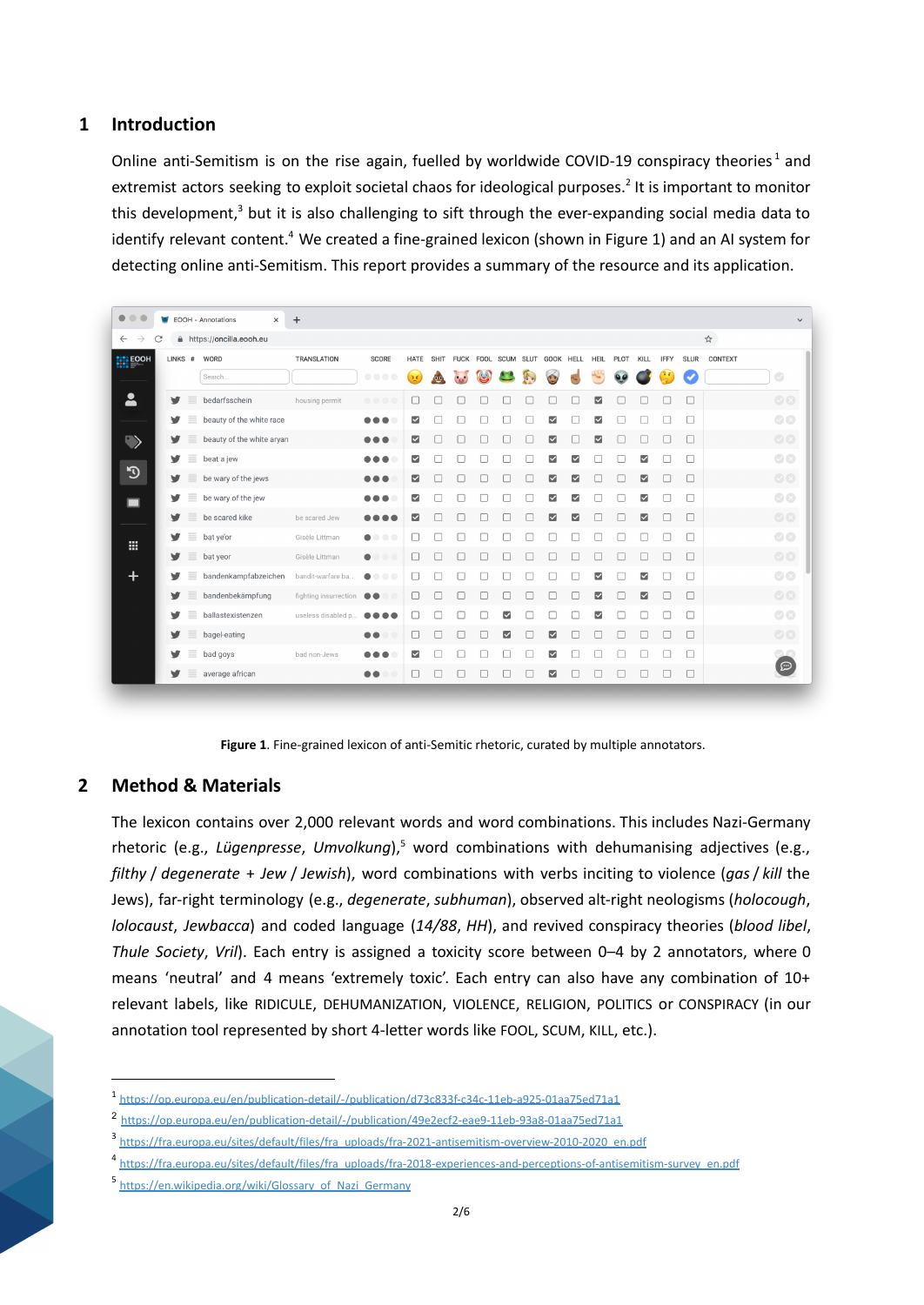An AI system will then harness the lexicon to assign a toxicity score between 0–100 to social media messages, based on the words and word variations it contains,<sup>6</sup> indicating whether the message is likely to be anti-Semitic. The AI will also indicate *why* it thinks this is the case, by highlighting word combinations in the message. This is a form of Explainable AI (XAI) that is essential for high-stakes decision making.<sup>7</sup> Accompanying algorithms can anonymize messages in compliance with the GDPR across multiple social media platforms, making the AI system useful for real-time monitoring.

#### **3 Results**

To test the effectiveness of the AI system, we analysed 5 sets of social media messages on different platforms where we expect that anti-Semitic content is less or more likely to occur (Figure 2).

As a baseline, we analysed approximately 100K public posts on well-known social media platforms in 2015 (Twitter & Facebook). The year was intuitively chosen as a turning point in the spread of online hate and disinformation. The EU Code of [Conduct](https://ec.europa.eu/info/policies/justice-and-fundamental-rights/combatting-discrimination/racism-and-xenophobia/eu-code-conduct-countering-illegal-hate-speech-online_en) on illegal hate speech (2016) was not in effect yet, and the Trump presidency (2017-2021) was not yet framing journalism as *fake news* or *lying press*, 8 terms reminiscent of Nazi-Germany's concept of *Lügenpresse*. The alt-right forum 8chan (2014), now understood as a principal source of anti-Semitic content, <sup>9</sup> was not yet that widely studied.

| <b>SOURCE</b>       | Twitter + FB | <b>Twitter</b> | <b>Twitter</b> | Gab    | 8chan  |  |  |
|---------------------|--------------|----------------|----------------|--------|--------|--|--|
| <b>YEAR</b>         | 2015         | 2020           | 2021           | 2020   | 2020   |  |  |
| <b>SAMPLE</b>       | 100K         | 100K           | 100K           | 10K    | 100K   |  |  |
| <b>TOPIC</b>        | random       | QAnon          | QAnon          | random | random |  |  |
| <b>TOXICITY</b>     | 2/100        | 10/100         | 5/100          | 15/100 | 30/100 |  |  |
| <b>ANTI-SEMITIC</b> | 0.0%         | 3.0%           | 0.5%           | 7.5%   | 15.0%  |  |  |
| <b>VIOLENT</b>      | 0.0%         | 1.5%           | 0.5%           | 5.0%   | 8.5%   |  |  |



**Figure 2**. Percentage of anti-Semitic content across monitored platforms.

<sup>6</sup> De Smedt, T., Voué, P., Jaki, S., Röttcher, M., & De Pauw, G. (2020). Profanity & offensive words. *TGTR 3*.

 $^7$  Rudin, C. (2019). Stop explaining black box machine learning models for high stakes decisions and use interpretable models instead. *Nature Machine Intelligence, 1*(5), 206-215.

<sup>8</sup> Quandt, T., Frischlich, L., Boberg, S., & Schatto‐Eckrodt, T. (2019). Fake news. *The international encyclopedia of journalism studies*, 1-6.

<sup>9</sup> Voué, P., De Smedt, T., & De Pauw, G. (2020). 4chan & 8chan embeddings. arXiv:2005.06946.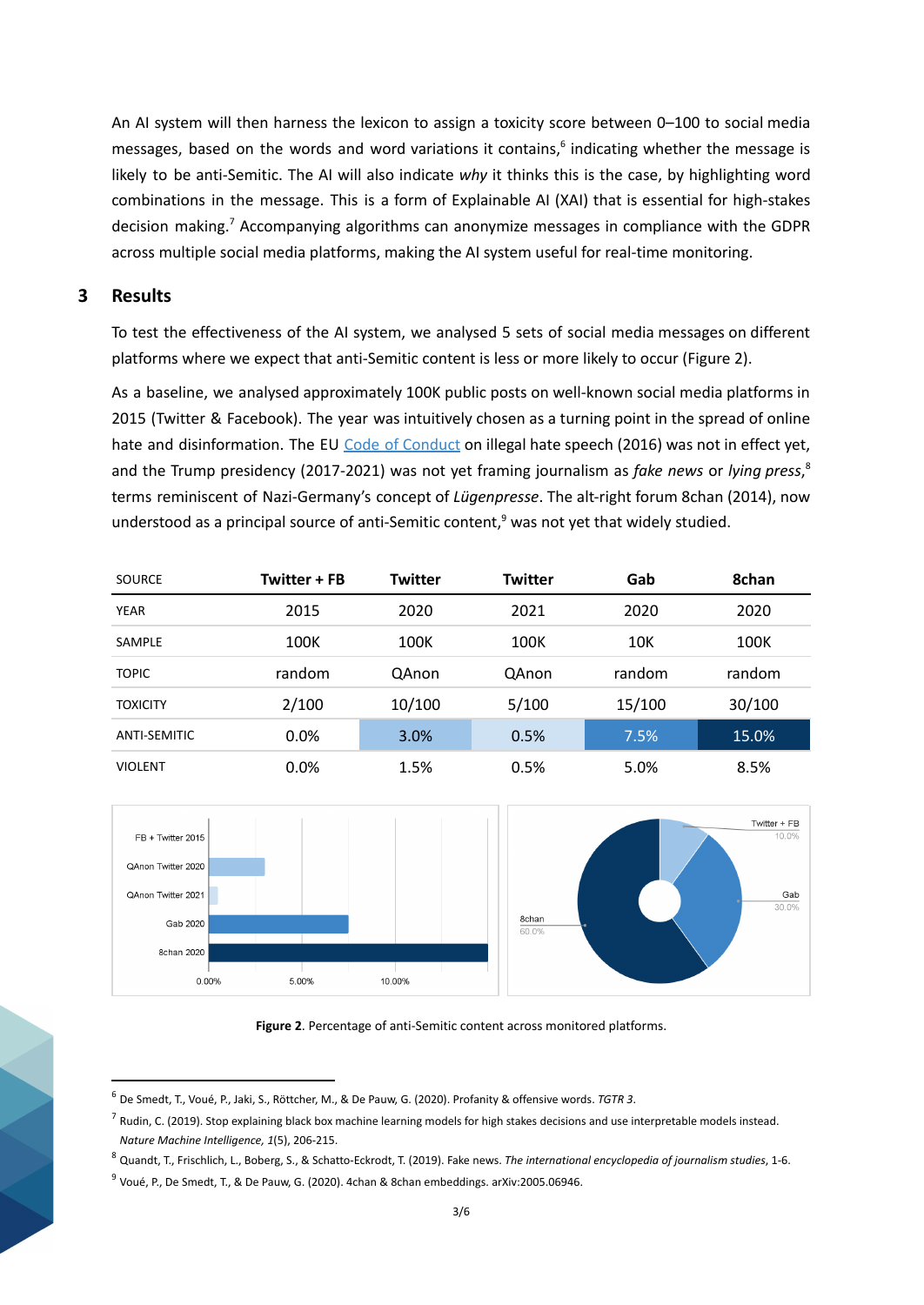

**Figure 3**. Academic publications on online hate speech and disinformation by year.

Conversely, 2015 saw the effectiveness of the Islamic State's online propaganda machine,<sup>10</sup> with its violent content fuelling far-right co-radicalisation targeting (Muslim) immigrants.<sup>11</sup> In 2016, *post-truth* was the Word of the Year.<sup>12</sup> In 2017, anti-Semitic QAnon beliefs spread from 8chan to mainstream social media platforms. 13 Jewish 'elites' are said to promote mass immigration in *Great Replacement* conspiracies, reviving the Nazi-Germany concept of *Umvolkung*. 14 In 2018, this culminated in the Pittsburgh synagogue shooting, for example.<sup>15</sup> By the end of 2019, QAnon conspiracies appear to mutate into a worldwide 'superconspiracy', propelled by a global pandemic and reviving anti-Semitic concepts such as *blood libel*. 16 In 2021, anti-government protests in Europe now have disgruntled citizens carrying QAnon flags, *Protocols of Zion* signs, or calling for a *Nuremberg 2.0 tribunal*. 17

The number of scholarly publications on hate speech and disinformation then exponentially rises from dozens in 2015 to thousands in 2020 (Figure 3).<sup>18</sup>

**Twitter & Facebook, 2015**. Our baseline data consists of 100K random public posts written in English on Twitter and Facebook in 2015, collected using the Twitter API and the (pre-Cambridge Analytica) Facebook Graph API, where 'random' means posts with a punctuation mark like *?!.,* or any character like *aeiou*. The average toxicity of these posts is about 2/100, and we encountered less than 0.1% (1/1000) anti-Semitic posts. For the most part, these are 20 posts mentioning *Jews* and *kill them*.

**QAnon on Twitter, 2020**. Our 2020 data consists of 100K random QAnon posts written in English on Twitter, in the months before the Capitol riots (November–December 2020). The average toxicity is 10/100, and about 3% (1/30) posts are anti-Semitic, targeting *George Soros* and the *Rotschild*s.

<sup>10</sup> Lakomy, M. (2017). Cracks in the online "caliphate". *Perspectives on terrorism, 11*(3), 40-53.

<sup>11</sup> Pratt, D. (2016). Islam as feared other: perception and reaction. In *Fear of Muslims?* (pp. 31-43). Springer.

<sup>12</sup> Flood, A. (2016). "'Post-truth' named word of the year by Oxford Dictionaries'. The Guardian.

<sup>13</sup> Amarasingam, A., & Argentino, M. A. (2020). The QAnon conspiracy theory: A security threat in the making. *CTC Sentinel, 13*(7), 37-44.

<sup>14</sup> Dunst, C. ( 2018). "Is QAnon, the latest pro-Trump conspiracy theory, anti-Semitic?". Haaretz.

<sup>15</sup> Ingram, D. (2018). "Attacks on Jewish people rising on Instagram and Twitter, researchers say". NBC.

<sup>16</sup> [https://www.researchgate.net/publication/348281072\\_The\\_QAnon\\_superconspiracy](https://www.researchgate.net/publication/348281072_The_QAnon_superconspiracy_-_Analysis_of_tweets_during_the_2020_US_presidential_election)

<sup>17</sup> <https://www.demorgen.be/politiek/en-toen-werd-antisemitisme-weer-heel-normaal-in-europa~b1aa5502>

<sup>18</sup> [https://app.dimensions.ai/discover/publication?search\\_mode=content&search\\_text=Hate%20speech&search\\_field=text\\_search](https://app.dimensions.ai/discover/publication?search_mode=content&search_text=Hate%20speech&search_type=kws&search_field=text_search)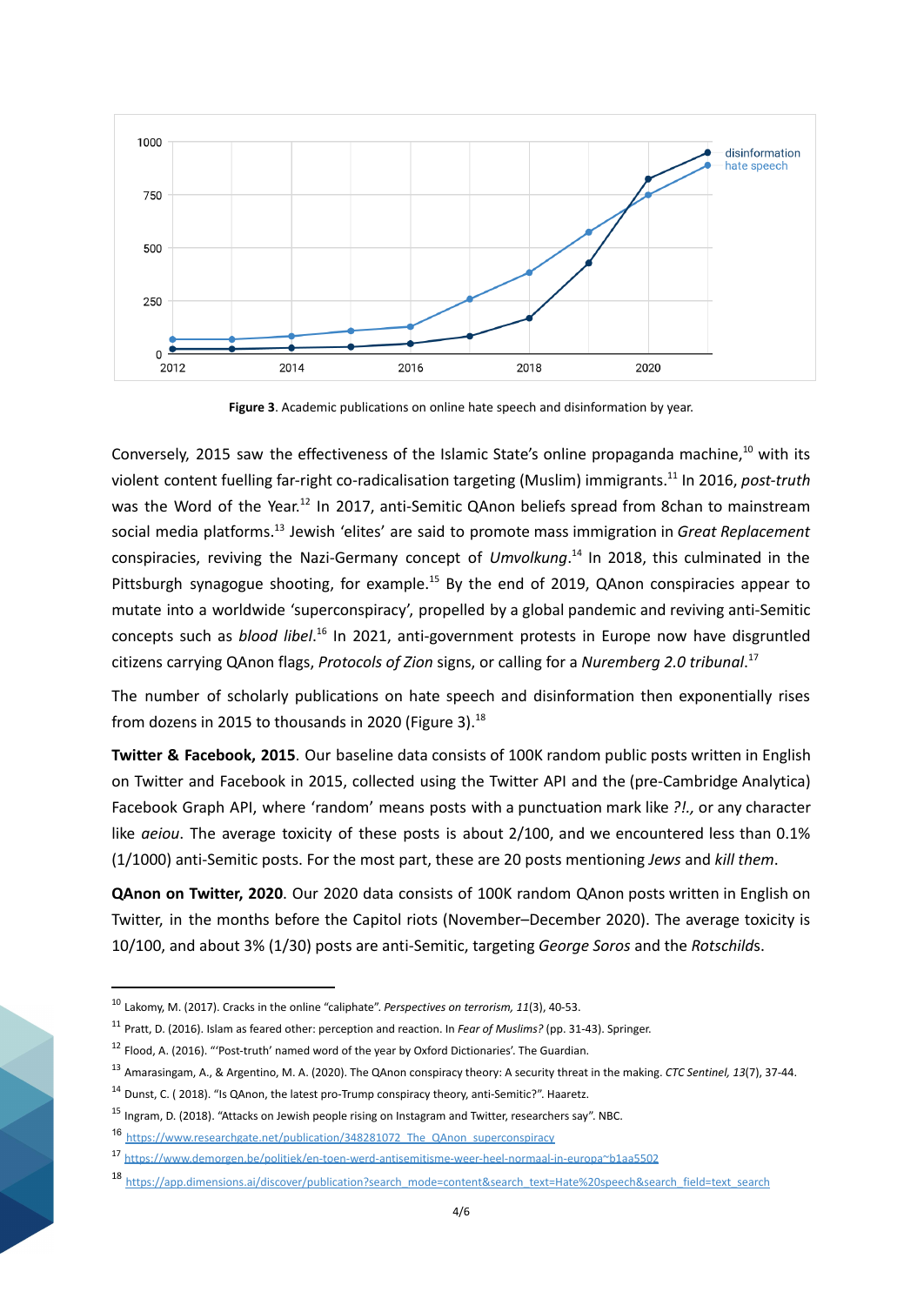**QAnon on Twitter, 2021**. Our 2021 data consists of 100K random QAnon posts written in English on Twitter, in the months after the Capitol riots (January–February 2021). The average toxicity drops to 5/100, and about 0.5% (1/200) posts are anti-Semitic. We can give two possible reasons for this decrease. Firstly, Twitter suspended Trump's account along with 70,000 of the most prolific QAnon accounts.<sup>19</sup> This shows how removals might be effective to counter online hate and disinformation, alongside community self-regulation.<sup>20</sup> Secondly, QAnon followers seem to mask their language use after the riots, to avoid detection or legal repercussions, or they migrate to other platforms (Gab, Telegram).<sup>21</sup> This highlights the need to track phenomena across different platforms.

**Gab, 2020.** On Gab, we collected 10K random posts written in English in 2020. The average toxicity is 20/100, with 8.5% (1/12) anti-Semitic posts. The platform advertises itself as a free speech hub, but for a large part consists of far-right extremists and white supremacists banned from other platforms, and even the company itself has engaged in anti-Semitic remarks.<sup>22</sup> To illustrate this, the Pittsburgh synagogue shooting was publicly announced on Gab.<sup>23</sup> It is then unsurprising that the AI system ranks higher on its content (e.g., *Kalergi plan*, *kikes into soap*, *Jews rape kids*, see also Figure 4).

**8chan, 2020**. On 8chan (now 8kun), we collected 100K random messages written in English in 2020. This forum is anonymous and unmoderated: users post what they want without fear of repercussions or exposure to the real-life impact of their posts, and often attempt to outclass previous posts in viciousness.<sup>24</sup> The average toxicity is 30/100, with 15% (1/7) anti-Semitic messages. With a history of being a staging ground for cyberbullying and disinformation campaigns, and radicalisation to violent extremism, it begs the question why such forums continue to be online.

| <b>KEYWORD</b> | Twitter + FB | <b>QAnon 2020</b>       | <b>QAnon 2021</b>     | Gab                     | 8chan                   |
|----------------|--------------|-------------------------|-----------------------|-------------------------|-------------------------|
| blood libel    | 000          | $\bullet\bullet\bullet$ | 000                   | 000                     | 000                     |
| degenerates    | $\bullet$ 00 | $\bullet$ 00            | $\bullet$ 00          | $\bullet\bullet\circ$   | $\bullet\bullet\bullet$ |
| gas chamber    | 000          | 000                     | $\bullet$ 00          | $\bullet$ 00            | 000                     |
| holohoax       | 000          | 000                     | $\bullet$ 00          | $\bullet\bullet\circ$   | $\bullet\bullet\bullet$ |
| kikes          | 000          | 000                     | $\bullet$ 00          | $\bullet\bullet\bullet$ | $\bullet\bullet\bullet$ |
| parasites      | 000          | $\bullet$ 00            | $\bullet$ 00          | $\bullet\bullet\circ$   | $\bullet\bullet\circ$   |
| Rothschild     | 000          | $\bullet\bullet\circ$   | $\bullet\bullet\circ$ | $\bullet$ 00            | $\bullet\bullet\circ$   |
| Soros          | 000          | $\bullet\bullet\circ$   | $\bullet$ 00          | $\bullet\bullet\circ$   | $\bullet\bullet\circ$   |
| white genocide | 000          | $\bullet$ 00            | $\bullet$ 00          | $\bullet\bullet\bullet$ | $\bullet\bullet\bullet$ |

**Figure 4**. Example keywords and their prevalence ( $\bullet \circ \circ$  = dozens,  $\bullet \bullet \circ$  = hundreds,  $\bullet \bullet \bullet$  = thousands).

<sup>19</sup> <https://www.bbc.com/news/technology-55638558>

<sup>&</sup>lt;sup>20</sup> De Smedt, T., Voué, P., Jaki, et al. (2021). Engagement analysis of counternarratives against online toxicity. arXiv:2111.07188.

<sup>&</sup>lt;sup>21</sup> Hoseini, M., Melo, P., Benevenuto, F., Feldmann, A., & Zannettou, S. (2021). On the globalization of the QAnon conspiracy theory through Telegram. arXiv:2105.13020.

<sup>&</sup>lt;sup>22</sup> Thalen, M. (2021). "Gab's CEO deactivates Twitter account after wildly antisemitic screed". The Daily Dot.

<sup>&</sup>lt;sup>23</sup> Hutchinson, B., Levine, M., Weinstein, J., Seyler, M. (2018). "Alleged shooter posts on social media before attack". ABC News.

<sup>24</sup> Brown, A. (2018). What is so special about online (as compared to offline) hate speech?. *Ethnicities, 18*(3), 297-326.